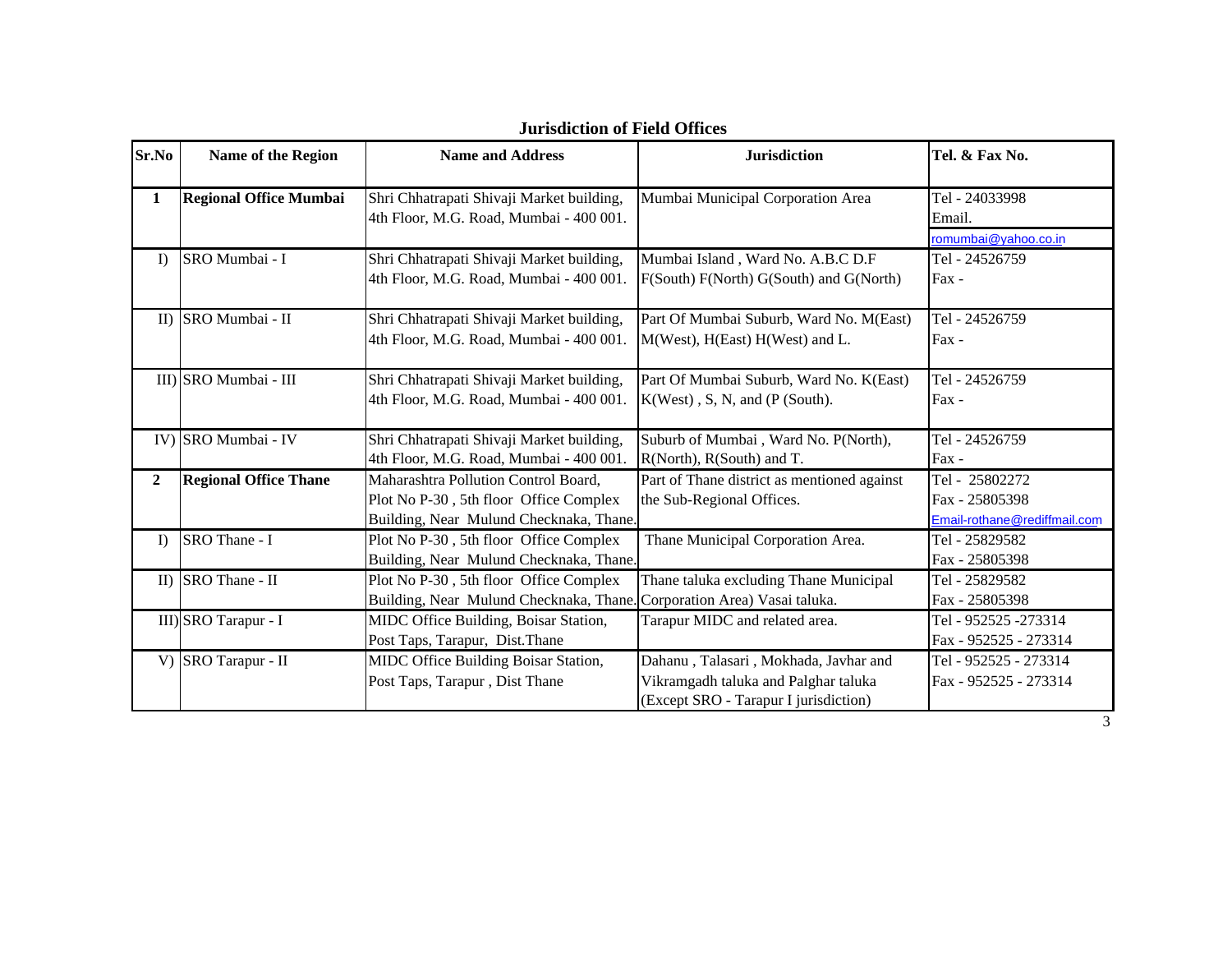|         | 3 Regional Office<br>Navi Mumbai | Maharashtra Pollution Control Board<br>Raigad Bhavan, 7th floor, Sector - 11,<br>C.B.D Belapur, Navi Mumbai  | Part of Thane and Raigad district as<br>mentioned against the Sub-Regional Offices.                                                                                                                                                                                 | Tel - 27572739<br>Fax - 27572620<br>ronm12345@yahoo.com             |
|---------|----------------------------------|--------------------------------------------------------------------------------------------------------------|---------------------------------------------------------------------------------------------------------------------------------------------------------------------------------------------------------------------------------------------------------------------|---------------------------------------------------------------------|
| I)      | SRO Navi Mumbai - I              | Raigad Bavan, 7th floor Sector - 11,<br>C.B.D Belapur, Navi Mumbai                                           | Southward direction of Road in front of CETP Tel - 27572740<br>(Hills to Pune Highway). The following areas Fax - 27571586<br>Mahape Koparkhairne, Sarvali, Ghansoli,<br>Rabale, Dive, Airoli, Dighe (NMMC) AAQM<br>stations, TTC<br>(WMA) activities + Diva Creek. |                                                                     |
|         | II) SRO Navi Mumbai - II         | Raigad Bhavan, 7th floor, Sector - 11,<br>C.B.D Belapur, Navi Mumbai                                         | North limit Navi Mumbai Municipal Corporati Tel - 27572740<br>(NMMC) starting with village-dighe. The<br>areas of<br>Vashi, Borivli, Ravane, Turbhe, Sanpada,<br>Belapur, + CETP activities + Vashi Creek.                                                          | Fax - 27571586                                                      |
|         | III) SRO Taloja                  | Raigad Bhavan, 7th floor Sector - 11,<br>C.B.D Belapur, Navi Mumbai                                          | MIDC Taloja and Uran Taluka.                                                                                                                                                                                                                                        | Tel - 27572740/27562865<br>Fax - 27571586<br>mpcbtaloja@yahoo.co.in |
|         | 4 Regional Office Raigad         | Maharashtra Pollution Control Board<br>Raigad Bhavan, 6th floor, Sector - 11,<br>C.B. D Belapur, Navi Mumbai | Part of Raigad district as mentioned against<br>the Sub-Regional Offices under him.                                                                                                                                                                                 | Tel - 27572620<br>Fax - 27562132<br>roraigad<br>@yahoo.co.in        |
|         | I) SRO Raigad - I                | Raigad Bhavanm 6th, floor, Sector - 11,<br>C.B.D Belapur, Navi Mumbai                                        | Khalapur taluka and Panvel taluka<br>(Except MIDC)                                                                                                                                                                                                                  | Tel - 27576034<br>Fax -                                             |
|         | II) SRO Raigad - II              | Raigad Bhavan, 6th floor, Sector, 11,<br>C.B.D. Belapur, Navi Mumbai                                         | Pen, Karjat, Sudhagad taluka.                                                                                                                                                                                                                                       | Tel - 27572620<br>Fax - 27562132                                    |
| $III$ ) | <b>SRO</b> Mahad                 | Samaik Suvidha Kendra Bldg., MIDC -<br>Mahad, District Raigad - 402 309                                      | Mahad Mhasla, Mangaon, Shriwardhan and<br>Poladpur taluka.                                                                                                                                                                                                          | Tel - 952145 - 232372<br>Fax - 952145 -232372                       |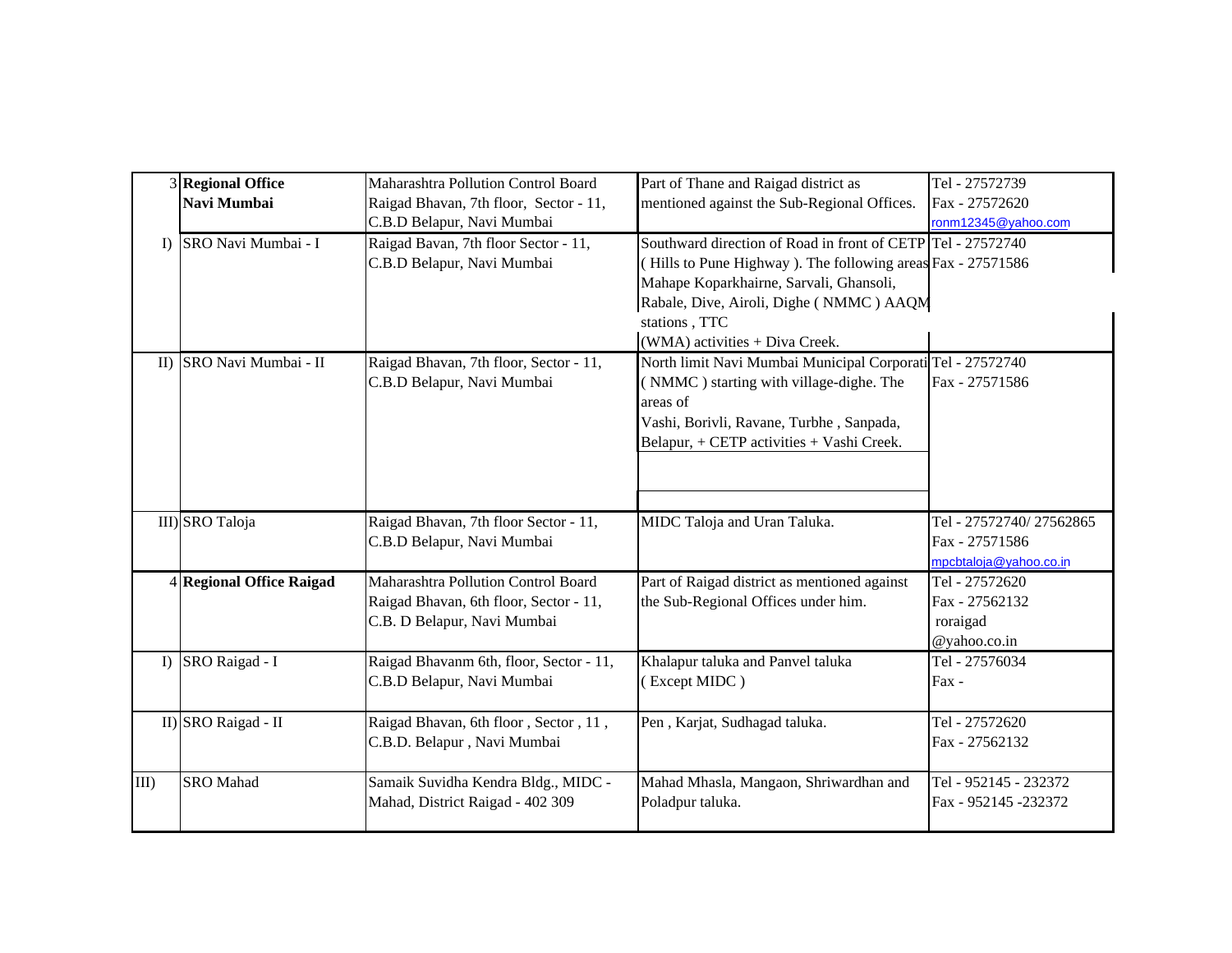|          | 5 Regional Office Kalyan    | Maharashtra Pollution Control Board      | Kalyan, Bhiwandi, Ulhasnagar, Badlapur,                           | Tel - 95251 - 2201685     |
|----------|-----------------------------|------------------------------------------|-------------------------------------------------------------------|---------------------------|
|          |                             | Bail Bazar, Valipir Road Shah Chamber    | Wada Murbad and Shahapur talukas of thane                         | Fax - 95251 - 2201699     |
|          |                             | 2nd floor, Kalyan, Dist Thane            | district.                                                         | E-mail - rokalyanmpcb     |
|          |                             |                                          |                                                                   | @rediffmail.com           |
| $\Gamma$ | SRO Kalyan - I              | Bail Bazar, Valipir Road Shah Chamber    | Kalyan, Bhiwandi taluka.                                          | Tel - 95251 - 2204408     |
|          |                             | 2nd floor, Kalyan, Dist Thane            |                                                                   | Fax - 95251 - 2313989     |
|          |                             |                                          |                                                                   |                           |
|          | II) SRO Kalyan - II         | Bail Bazar, Valipir Road Shah Chamber    | Ulhasnagar, Badlapur taluka.                                      | Tel - 95251 - 2208684     |
|          |                             | 2nd floor, Kalyan, Dist Thane            |                                                                   | Fax - 95251 - 2313989     |
|          | III) SRO Kalyan - III       | Bail Bazar, Valipir Road Shah Chamber    | Wada, Murbad, Shahapur Taluka                                     | Tel - 95251 - 2208684     |
|          |                             | 2nd floor, Kalyan, Dist Thane            |                                                                   | Tel - 95251 - 2204408     |
|          |                             |                                          |                                                                   | Fax - 95251 - 2313989     |
|          | 6 Regional Office Pune      | Jog Center, 3rd floor, Mumbai Pune Road, | Pune, Satara and Solapur district.                                | Tel - 9520 - 25811627     |
|          |                             | Wakdewadi, Pune - 411003.                |                                                                   | Tel - 9520 - 25811694     |
|          |                             |                                          |                                                                   | Fax - 9520 - 25811701     |
|          |                             |                                          |                                                                   | E-mail -rompcbpune        |
|          |                             |                                          |                                                                   | @vsnl.net                 |
|          |                             |                                          |                                                                   |                           |
|          | I) $ $ SRO Pune - I         | Jog Center, 3rd floor, Mumbai Pune Road, | Pune corporation area,                                            | Tel - 9520 -25811029      |
|          |                             | Wakdewadi, Pune - 411003.                | Daund, Indapur, Baramati, Purandar, Bhor                          | Fax - 9520 - 25811701     |
|          |                             |                                          | and velhe taluka of Pune district.                                |                           |
|          | II) SRO Pune - II           | Jog Center, 3rd floor, Mumbai Pune Road, | Haveli taluka : (excluding Pimpri Chinchwad Tel - 9520 - 25816451 |                           |
|          |                             | Wakdewadi, Pune - 411003.                | Corporation Area. ) Khed, Mulshi, Ambnegao Fax - 9520 - 25811701  |                           |
|          |                             |                                          | Junnar, Maval and Shirur taluka of Pune                           |                           |
|          |                             |                                          | district.                                                         |                           |
|          | III) SRO Pimpri - Chinchwad | Jog Center, 3rd floor, Mumbai Pune Road, | Pimpri Chinchwad Municipal Corporation area Tel - 9520 - 25816451 |                           |
|          |                             | Wakdewadi, Pune - 411003.                | including MIDC Pimpri, Bhosari and Akurdi. Fax - 9520 - 5811701   |                           |
|          | <b>IV</b> SRO Satara        | Manjunath Major Commercial Bldg.,        | Satara district.                                                  | Tel - 952162 - 220888     |
|          |                             | 531, Sadar Bazar, Opp. Science College,  |                                                                   | Fax - 952162 - 220888     |
|          |                             | Dist Satara - 415002.                    |                                                                   | satara.sro@rediffmail.com |
| V        | <b>SRO</b> Solapur          | 4/B, Bali Block, Civil Lines, Opp.       | Solapur district.                                                 | Tel - 95217 - 2319850     |
|          |                             | Government Milk Scheme, Sat Rasta        |                                                                   | Fax - 95217 - 2319850     |
|          |                             | Dist Solapur - 413 003                   |                                                                   | Email-solapurmpcb         |
|          |                             |                                          |                                                                   | @sancharnet.in            |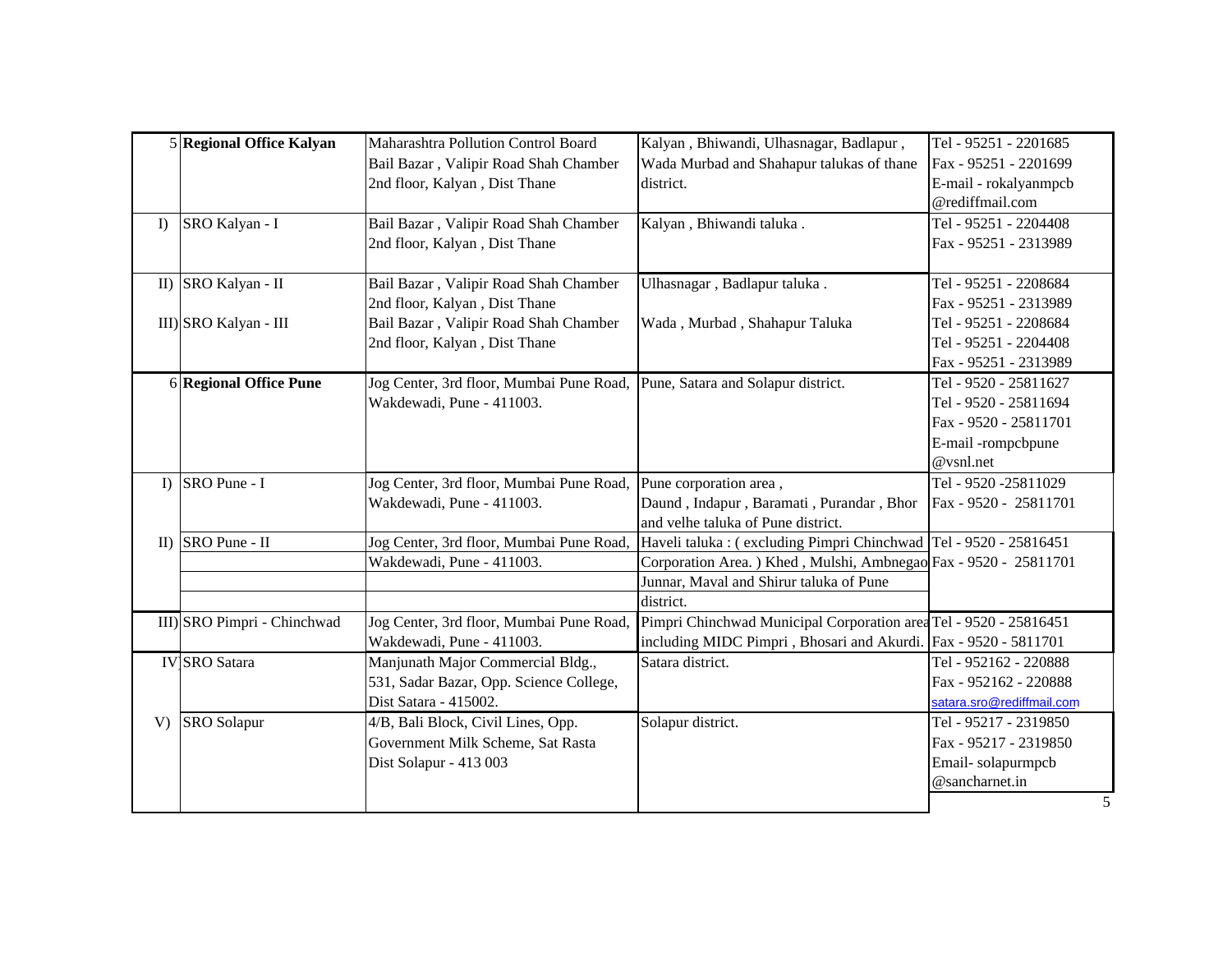|          | 7 Regional Office Nashik | Maharashtra Pollution Control Board,<br>Udoyg Bhavan, 1st floor, Trimbak Road<br>Near ITI, Satpur, Nashik - 422 007                                                           | Nashik, Ahmednagar, Jalgaon, Dhule,<br>Nandurbar district.                                           | Tel - 95253 - 2365150<br>Fax - 95253 - 2365150<br>E-mail - mirashe<br>@rediffmail.com |
|----------|--------------------------|-------------------------------------------------------------------------------------------------------------------------------------------------------------------------------|------------------------------------------------------------------------------------------------------|---------------------------------------------------------------------------------------|
| $\Gamma$ | <b>SRO</b> Nashik        | Udoyg Bhavan, 1st floor, Trimbak Road<br>Near ITI, Satpur, Nashik - 422 007                                                                                                   | Nashik distrct.                                                                                      | Fax - 95253 - 2365161                                                                 |
|          | II) SRO Jalgaon - I      | Late Shri Bhikamchand Jain Municipal<br>Market Building, Hall No. A, 3rd floor,<br>Jalgaon - 425 001                                                                          | Jalgaon district.                                                                                    | Tel - 95257 - 2221288<br>Fax - 95257 - 2221288                                        |
|          | III) SRO Jalgaon - II    | Late Shri Bhikamchand Jain Municipal<br>Market Building, Hall No. A, 3rd floor,<br>Jalgaon - 425 001                                                                          | Dhule, Nandurbar district.                                                                           | Tel - 95257 - 2221288<br>Fax - 95257 - 2221288                                        |
|          | IV) SRO Ahmednagar       | Bharat Timber, 1st floor, Tilak Road,<br>Opp. Sanket Hotel,<br>Ahmednagar, 414 001                                                                                            | Ahemdnagar district.                                                                                 | Tel - 95241 - 2470852<br>Fax - 95241 - 2470852                                        |
|          |                          | 8 Regioal Office Aurangabad Maharashtra Pollution Control Board,<br>A - 4/1, MIDC Area, Chikalthana,<br>Near Seth Nandlal Dhoot Hospital,<br>Jalna Road, Aurangabad - 431 210 | Aurangabad, Jalna, parbhani, Hingoli,<br>Nanded, Beed, Latur, Osmanabad district<br>of Marathwawada. | Tel -0240 - 2473462<br>Fax - 0240 - 2473462<br>E-mail - admohekar<br>@rediffmail.com  |
| $\bf{I}$ | SRO Aurangabad - I       | A - 4/1, MIDC Area, Chikalthana,<br>Near Seth Nandlal Dhoot Hospital,<br>Jalna Road, Aurangabad - 431 210                                                                     | Aurangabad district.                                                                                 | Tel - 0240 - 2473461<br>Fax - 0240 - 2473462                                          |
|          | II) SRO Aurangabad - II  | A - 4/1, MIDC Area, Chikalthana,<br>Near Seth Nandlal Dhoot Hospital,<br>Jalna Road, Aurangabad - 431 210                                                                     | Jalna and Beed.<br>except Parli Taluka                                                               | Tel - 0240 - 2473463<br>Fax - 0240 - 2473462                                          |
|          | III) SRO Latur           | Dev Towers, Tahasil office, Latur<br>Aurangabad                                                                                                                               | Latur, Osmanabad district.                                                                           | Tel - 952382 - 252672<br>Fax - 952382 - 252672                                        |
| IV)      | <b>SRO</b> Parbhani      | Nand khed Road, Parbhani                                                                                                                                                      | Parbhani district (part), Hingoli and Parli                                                          | 02452 226687                                                                          |
|          |                          |                                                                                                                                                                               |                                                                                                      |                                                                                       |
| V        | <b>SRO</b> Nanded        | H. No. 1/1/1353, Jelewar Complex,<br>Paydewadi Road, Nanded - 431 602                                                                                                         | Nanded Dist,                                                                                         | Tel - 02462 - 242492<br>Fax - 02462 -242492                                           |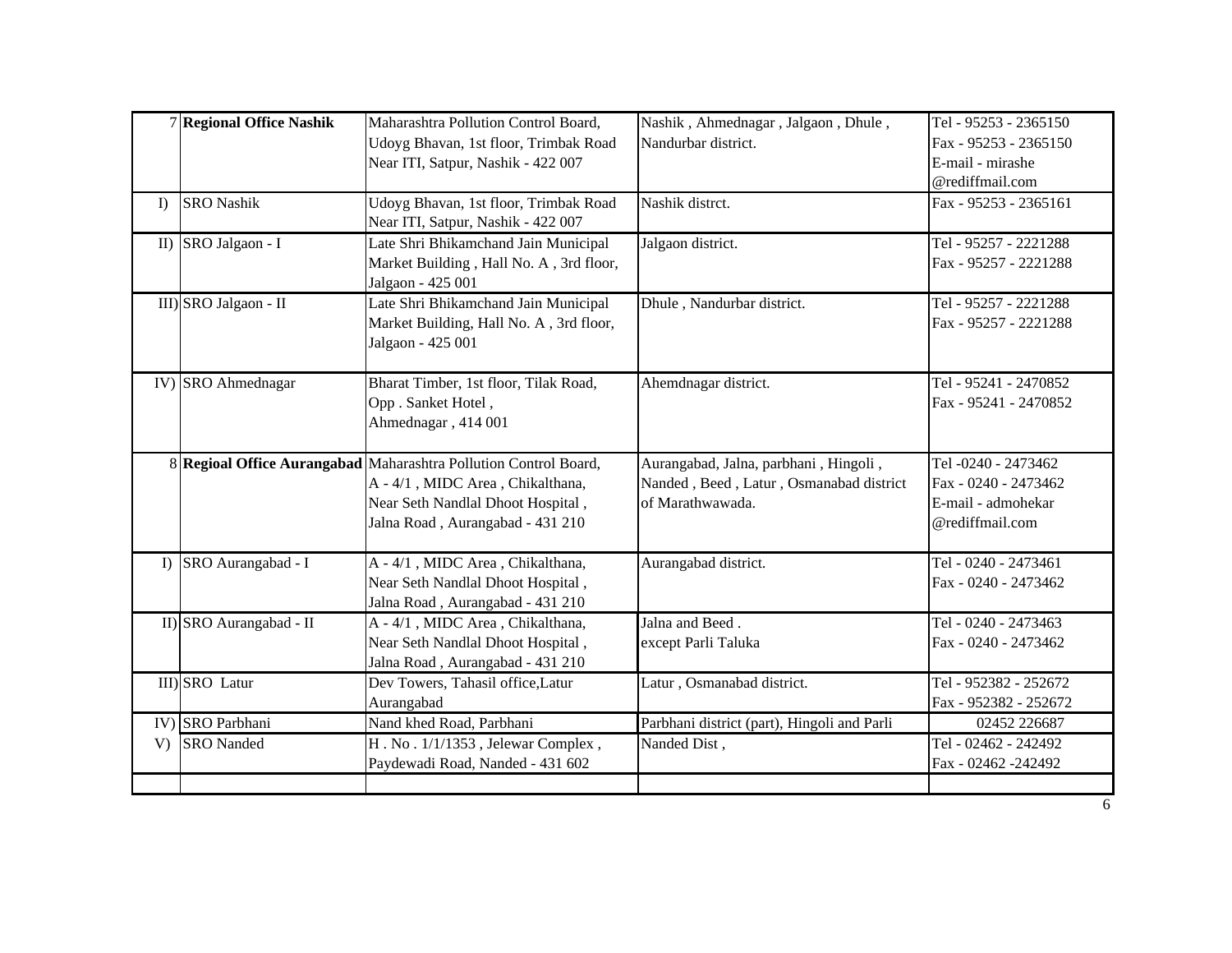| $\Gamma$     | 9 Regional Office Nagpur<br>SRO Nagpur - I | Maharshrta Pollution Control Board,<br>Udyog Bhavan, 6th floor, Near Sales<br>Tax Office, Civil Line, Nagpur - 440 001<br>Udyog Bhavan, 6th floor, Near Sales | Nagpur, Wardha, Bhandara, Gondia,<br>Chandrapur, and Godchiroli district.<br>Nagpur Municipal Corporation, area, Kamati Tel - 0712 -2560139 / 52                                | Tel - 0712 - 2530308<br>Fax - 0712 - 2560851<br>E-mail - mpcbnro_ngp<br>$@$ sancharnet.in |
|--------------|--------------------------------------------|---------------------------------------------------------------------------------------------------------------------------------------------------------------|---------------------------------------------------------------------------------------------------------------------------------------------------------------------------------|-------------------------------------------------------------------------------------------|
|              |                                            | Tax Office, Civil Line, Nagpur - 440 001                                                                                                                      | Katol, Kalmeshwar, Ramtek and<br>Parshivani, Narkhed talukas of Nagpur district.                                                                                                | Fax - 0712 - 2560139                                                                      |
| II           | SRO Nagpur - II                            | Udyog Bhavan, 6th floor, Near Sales<br>Tax Office, Civil Line, Nagpur - 440 001                                                                               | Wardha district, Hingana taluka, (excluding<br>Nagpur Municipal Corporation area ) Umred, Fax - 0712 -2560139<br>Bhivapur, Kuhi and Nagpur Gramin taluka of<br>Nagpur district. | Tel - 0712 - 2560139                                                                      |
|              | III) SRO Bhandara                          | Udyog Bhavan, 6th floor, Near Sales<br>Tax Office, Civil Line, Nagpur - 440 001                                                                               | Bhandara and Gondia District.                                                                                                                                                   | Tel - 0712 - 2524139<br>Fax - 0712 - 2560851                                              |
|              | IV) SRO Chandrapur                         | Brij Niwas, Near Janta School,<br>Back of Jal Shuddhikaran Tank,<br>Civil Lines, Chandrapur - 442 401                                                         | Chandrapur, Gadchiroli District.                                                                                                                                                | Tel - 07172 - 251965<br>Fax - 07172 - 251965                                              |
|              | 10 Regional Office Amravati                | Maharashtra Pollution Control Board,<br>18/25, Ashirwad Building, Daffrin<br>Hospital Road, Shrikrishna Peth,<br>Amravati - 444 601                           | Amravati, Akola, Buldhana, Vashim and<br>Yavatmal District.                                                                                                                     | Tel - 0721 - 2662965<br>Fax - 0721 - 2662672<br>E-mail-mpcbroamt<br>@sancharnet.in        |
| $\Gamma$     | SRO Amravati - I                           | 18/25, Ashirwad Building, Daffrin<br>Hospital Road, Shrikrishna Peth,<br>Amravati - 444 601                                                                   | Amravati District.                                                                                                                                                              | Tel - 0721 - 2662964<br>Tel - 0721 - 2662672                                              |
| $\mathbf{I}$ | SRO Amravati - II                          | 18/25, Ashirwad Building, Daffrin<br>Hospital Road, Shrikrishna Peth,<br>Amravati - 444 601                                                                   | Yavatmal district, Vashim District.                                                                                                                                             | Tel - 0721 - 2666977<br>Fax - 0721 - 2666977                                              |
|              | III) SRO Akola                             | Behind Deshmukh Market, Opp Akola<br>Hospital Pvt Ltd, Kedia Polt Akola<br>Akola - 444 005                                                                    | Akola and Buldhana District.                                                                                                                                                    | Tel - 0721 - 2452344<br>Fax - 0721 - 2452344<br>$\boldsymbol{7}$                          |